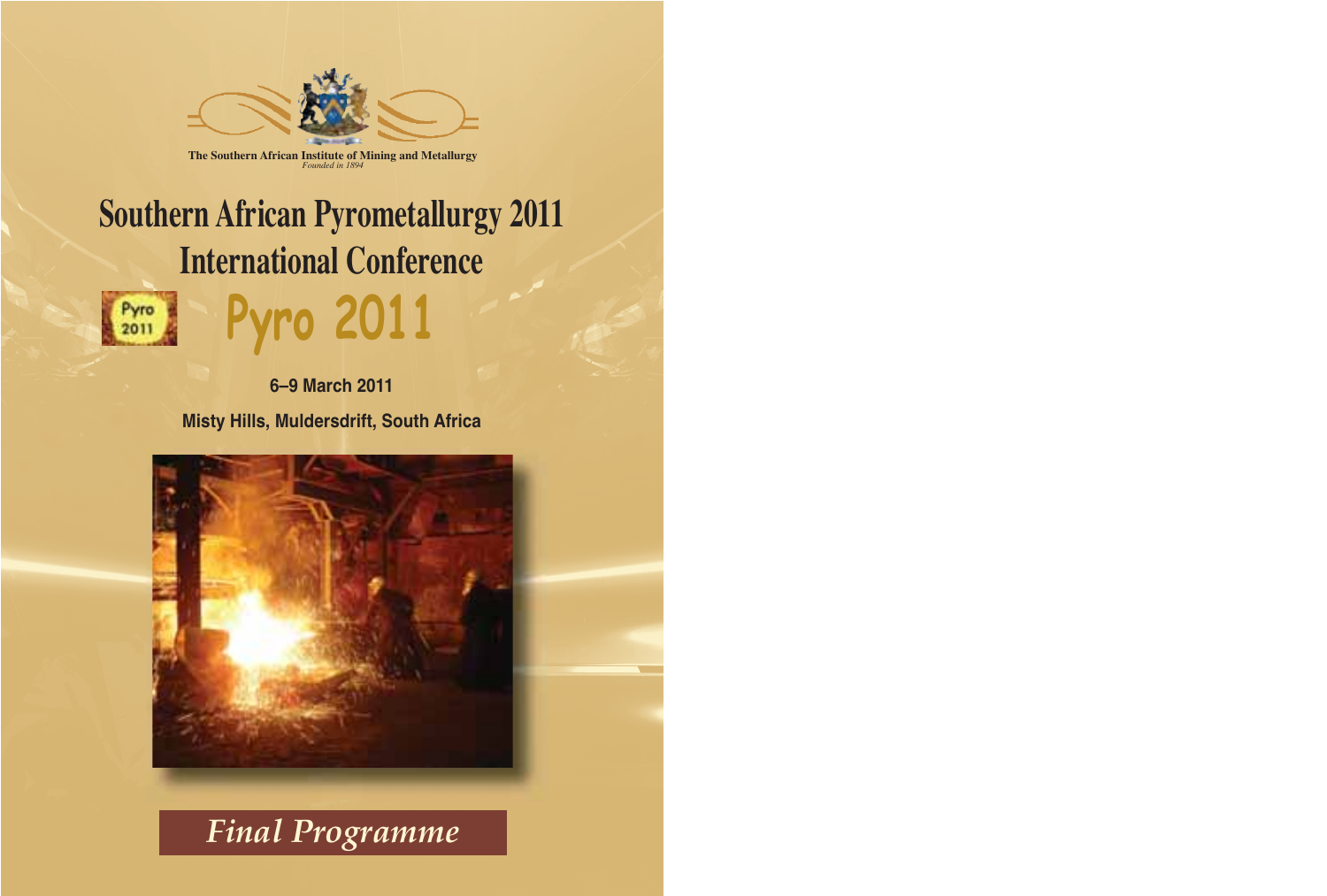# **Technical Programme**

# **Sunday, 6 March 2011**

- 14:00 **Bus departs from Misty Hills to visit Ngwenya Glass Craft Market**
- 15:30 **Bus departs from Ngwenya Glass craft Market to return to Misty Hills**
- 17:00–19:00 **Pre-registration cocktail function**

**To assist delegates in finding the relevant paper in the proceedings book, the page numbers are shown after the author's name**

**Day 1: Monday, 7 March 2011**

**Session Chairman: R.T. Jones**

- 07:00–08:30 **Registration & early morning refreshments**
- 08:30–17:30 **Slag Course by Ken Mills**
- 19:00 **Dinner at Carnivore Restaurant at Misty Hills**
- **Day 2: Tuesday, 8 March 2011**

**Session Chairman: R.T. Jones**

07:00–08:30 **Registration & early morning refreshments** 08:30–08:45 **Welcome and introduction** G.V.R. Landman, President, SAIMM

### **Session 1—Electric Furnaces Session Chairman: L. Nelson**

- 08:45–09:15 **Some considerations on future developments in ferro-alloy furnaces (Keynote address)**
	- I.J. Barker, University of the Witwatersrand, SA **(Page 1)**
- 09:15–09:40 **Some myths about DC arc furnaces** R.T. Jones, Q.G. Reynolds, T.R. Curr, Mintek, and D. Sager, ABB, Switzerland **(Page 15)**
- 09:40–10:05 **The dual-electrode DC arc furnace—modelling insights** Q.G. Reynolds, Mintek **(Page 33)**
- 10:05–10:30 **Application potential of SMS DC smelter technology for the pyrometallurgical industry in South Africa** R. Degel, K. Schmale, M. Köneke, and H. Schmieden, SMS Siemag, Germany **(Page 47)**

10:30–11:00 **Tea**

## **Session 2: Steel, Ferrochrome and Silicon Session Chairman: A.M. Garbers-Craig**

- 11:00–11:25 **The history and development of the pyrometallurgical processes at Evraz Highveld Steel and Vanadium** W.S. Steinberg, W. Geyser, Evraz Highveld, and J. Nell, Hatch Africa **(Page 63)**
- 11:25–11:50 **Ferrochrome smelting and smelting capacity investment in Zimbabwe** J. Chirasha, ZA Chrome, Zimbabwe **(Page 77)**
- 11:50–12:15 **Silicon processing: from quartz to crystalline silicon solar cells** B.S. Xakalashe and M. Tangstad, Mintek and NTNU, Norway **(Page 83)**
- 12:15–12:40 **DC arc smelting of silicon: Is it technically feasible?** M. Abdellatif, Mintek **(Page 101)**

12:40–13:40 **Lunch**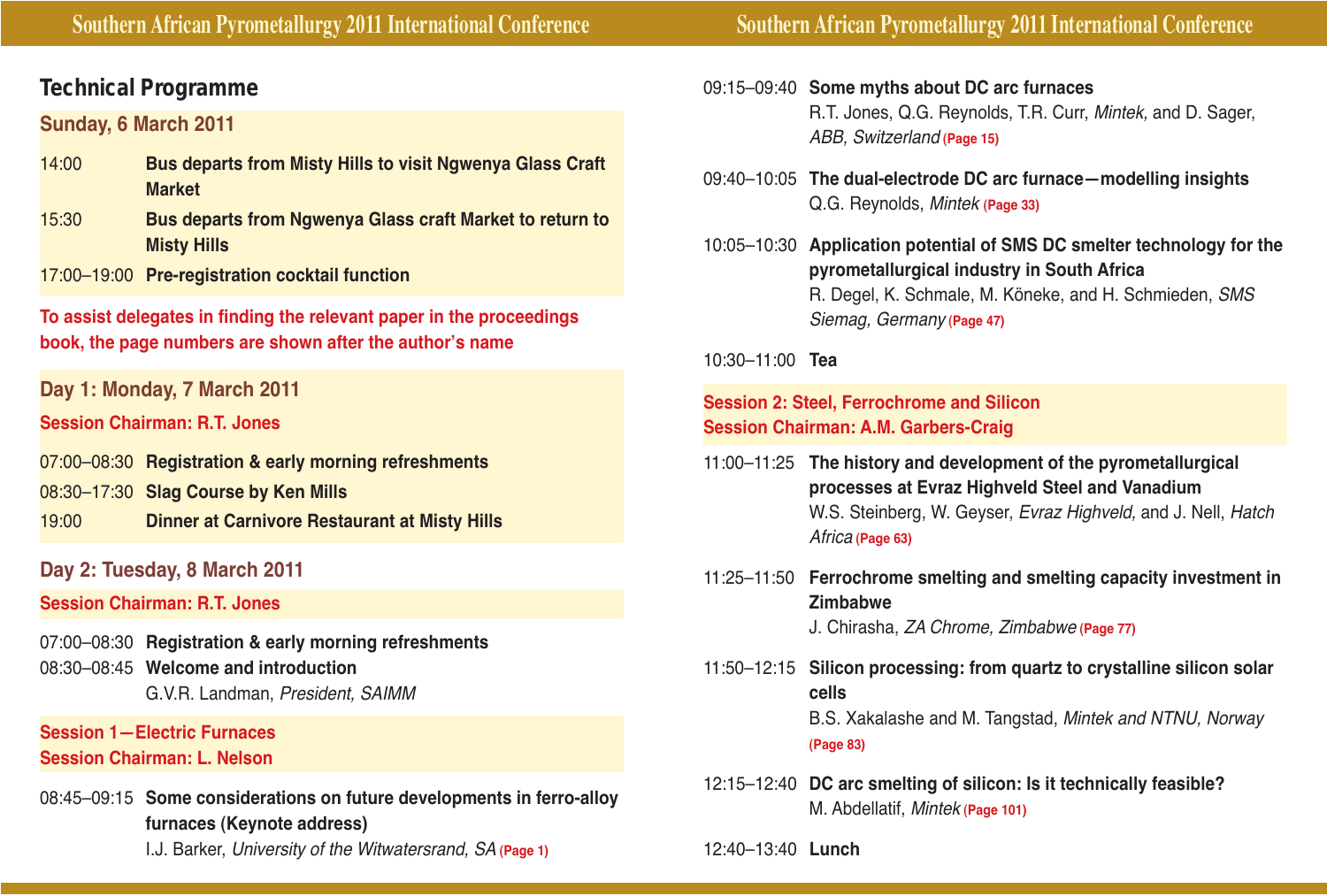**Southern African Pyrometallurgy 2011 International Conference Southern African Pyrometallurgy 2011 International Conference**

# **Session 3: Processing before and after Furnaces Session Chairman: M.D. Shapiro**

# 13:40–14:05 **Recent Improvements in the Kumera Steam Dryer** J. Talja, S. Chen, H. Mansikkaviita, and I. Kylmäkorpi, Kumera Corporation, Finland **(Page 117)**

14:05–14:30 **Further processing and granulation of slags with entrained metal and high metal compound content, with specific reference to present manganese slag dumps as well as additions due to daily production**

D. Norval, Consultant and R.E. Oberholster, Cembeton **(Page 129)**

14:30–14:55 **Co-generation: A challenge for furnace off-gas cleaning systems**

E.S. Schubert and R. Gottschling, Theisen Engineering, Germany **(Page 145)**

14:55 **Tea** 

# **Session 4: PGM's, Nickel and Copper Part 1 Session Chairman: J. Eksteen**

- 15:25–15:50 **Characterisation of SO2 in off-gas at Zimplats smelter** L. Mabiza, Zimplats, Zimbabwe, R. Picas, J. Nell, B. Matsetela, and G. Erasmus, Hatch **(Page 161)**
- 15:50–16:20 **The distribution of metallic elements in granulated nickel converter matte phases**

E.L. Thyse, G. Akdogan, University of Stellenbosch, P. Taskinen, Aalto University, Finland, and J.J. Eksteen, Lonmin Platinum **(Page 173)**

- 16:20–16:45 **Influence of slag composition on reduction control and operations of the slag-cleaning furnace at KCM, Zambia** H.M. Chikashi, Konkola Copper Mines, Zambia **(Page 185)**
- 16:45– **Close of first day of conference**

#### **Buses leave for tours**

- 16:45 Group B: Wonder Cave—Dinner at Misty Hills
- 17:30 Group A: Sterkfontein Caves—Dinner at Misty Hills Group C: Kromdraai Gold Mine—Dinner at Misty Hills Group D: Aloe Ridge Observatory—Dinner at Aloe Ridge **Observatory**
- 19:00 **Bus departs from tour to return to Misty Hills**
- 19:30 **Dinner at Misty Hills for group A, B & C**

# **Day 3 Wednesday, 9 March 2011**

**Session 5: General Session Chairman: R.T. Jones**

08:30–08:55 **Mineralogical solutions to pyrometallurgical problems** L. Andrews and P. den Hoed, Anglo American Research

**(Page 199)**

08:55–09:20 **The ROMA project, (Resource Optimization and Recovery in the Material Industry)—a typical cooperation project in Norway**

M. Tangstad, Norwegian University of Science and Technology, Norway **(Page 209)**

09:20–09:45 **Pyrometallurgical Research at SINTEF and NTNU in Norway** E. Ringdalen, Sintef, Norway and M. Tangstad, NTNU, Norway **(Page 219)**

09:45–10:15 **Tea** 

## **Session 6: PGMs, Nickel and Copper—Part 2 Session Chairman: T.R. Curr**

10:15–10:40 **Cracking a hard nut: An overview of Lonmin's operations directed at smelting of UG2-rich concentrate blends** J.J. Eksteen, B. van Beek, and G.A. Bezuidenhout, Lonmin Platinum **(Page 231)**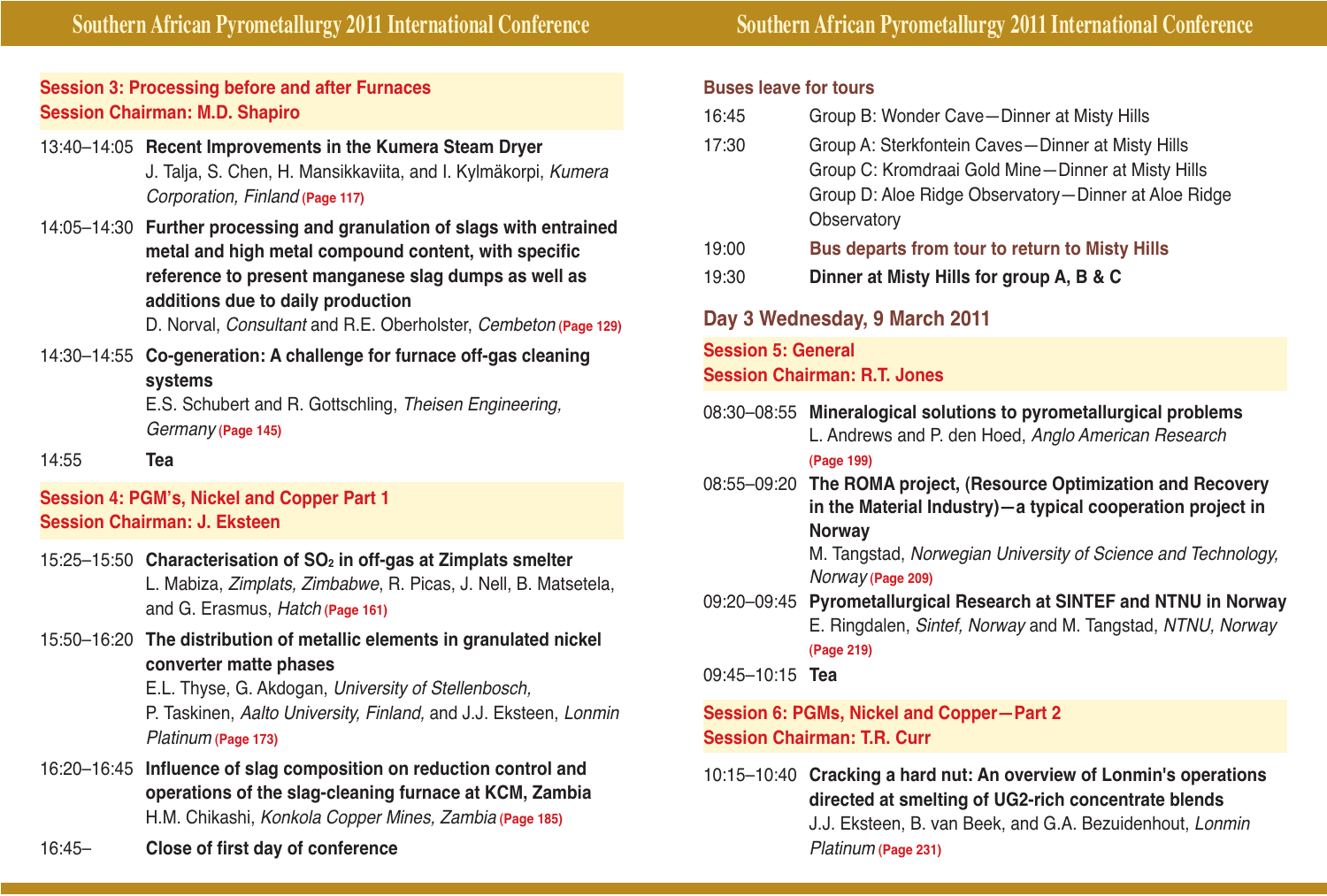10:40–11:05 **Bindura Nickel Smelter—from decommissioning, care and maintenance, to plant re-start**

> A. Mboma and K.D. Chitaukire, Bindura Nickel Corporation, Zimbabwe **(Page 253)**

11:05–11:30 **Implementation of an alternative matte-level measurement solution at Lonmin Marikana Smelter Division for improved process monitoring**

> T.J. Goff, Lonmin Platinum, N. Brogden, J.P. Nilsson, P. Bloemer, and A. Lyons, Agellis Group, Sweden **(Page 269)**

11:30–11:55 **ISACONVERTTM—Continuous Converting of Nickel/PGM Mattes**

> M.L. Bakker, S. Nikolic, A.S. Burrows, and G.R.F. Alvear, Xstrata Technology, Australia **(Page 285)**

11:55–12:20 **The smelting operations of Anglo American's platinum business: an update** R.J. Hundermark, S.B. Mncwango, L.P.vS. de Villiers, and

L.R. Nelson, Anglo Platinum Ltd **(Page 295)**

12:20–13:20 **Lunch**

#### **Session 7: Physical Properties Session Chairman: Q.G. Reynolds**

- 13:20–13:45 **Blast furnace control using slag viscosities and liquidus temperatures with phase equilibria calculations** J. Muller, Algoness and M. Erwee, University of Pretoria **(Page 309)**
- 13:45–14:15 **Thermal conductivity of solidified manganese-bearing slags—a preliminary investigation**

J.D. Steenkamp, University of Pretoria, M. Tangstad, NTNU, Norway, and P.C. Pistorius, Carnegie-Mellon University, USA **(Page 327)**

14:15–14:40 **The thermophysical properties of raw materials for ferromanganese production** M. Ksiazek, M. Tangstad, and E. Ringdalen, NTNU, Norway **(Page 345)**

14:40–15:10 **Tea**

#### **Session 8: Refractories Session Chairman: P. den Hoed**

- 15:10–15:35 **Chromite—A cost-effective refractory raw material for refractories for various metallurgical applications** N. McEwan, T. Courtney, R.A. Parry, and P. Knupfer, Vereeniging Refractories **(Page 359)**
- 15:35–16:00 **Interaction of MgO-MgR2O4(R: Al, Cr, Fe) refractories with SO2-containing gases** N.Z. Fotoyi, Mintek, and R.H. Eric, University of the Witwatersrand **(Page 373)**
- 16:00 **Close of conference**
- 18:00 **Dinner at Misty Hills**
- 19:00 **Buses depart from Misty Hills to attend Theatre visits Group E: Cirque du Soleil (Coca-Cola Dome, Northgate) Group F: Evita (Montecasino)**

At the end of the performance the buses depart from the Theatre Visits to Misty Hills